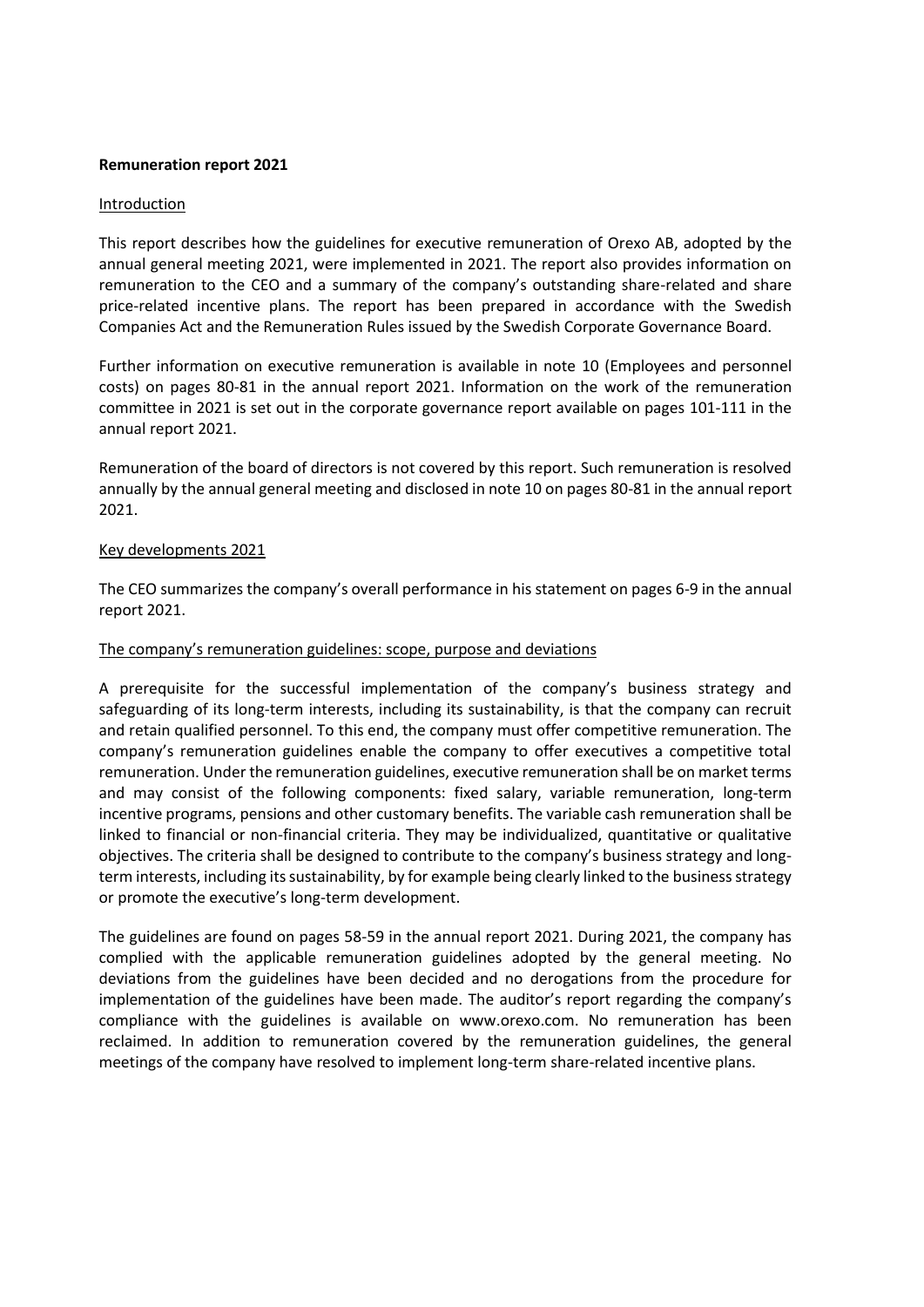#### Table 1 – Total CEO remuneration in 2021 (kSEK)\*

| Name of                      |               | Fixed remuneration | Variable remuneration |                            |                     |                 |                           |                                                       |
|------------------------------|---------------|--------------------|-----------------------|----------------------------|---------------------|-----------------|---------------------------|-------------------------------------------------------|
| director<br>(position)       | Base salary** | Other benefits***  | One-year variable     | Multi-year<br>variable**** | Extraordinary items | Pension expense | <b>Total remuneration</b> | Proportion of fixed and variable<br>remuneration***** |
| Nikolaj<br>Sørensen<br>(CEO) | 3,617         | 110                | 1,354                 | 4,119                      | N/A                 | 748             | 9,887                     | 45/55******                                           |

\* Except for Multi-year variable remuneration, the table reports remuneration earned in 2021. Multi-year variable remuneration is reported if vested in 2021, as set out in column 10 of Table 2 and column 8 of Table 3 nt of any payments may or may not have been made the same year. elow (as applicable). Disbursement of<br>\* Including holiday pay of kSEK 147.4.

\* Company car and health insurance.

\*\*\*\* Vested share options and share awards as set out in in column 10 of Table 2 and in column 8 of Table 3 below.

\*\*\*\*\* Pension expense (column 4), which in its entirety relates to Base salary and is premium defined, has been counted entirely as fixed remuneration.<br>\*\*\*\*\* Pursuant to the company's remuneration guidelines and proposing

# Share-based remuneration

# *Outstanding share-related and share price-related incentive plans*

The company has implemented one stock option program (LTIP 2011/2021) for the executive management.

# LTIP 2011/2021

Each performance share shall give the right to acquire one (1) share in Orexo for payment of an exercise price corresponding to 100% of the volume weighted average price for the Orexo share during the ten trading days immediately prior to the allocation. The exercise price, determined as set out above, shall be rounded off to the nearest SEK 0.2, whereby SEK 0.10 shall be rounded off downwards. The right to acquire new shares through exercise of the performance shares shall, for each employee, be subject to vesting criteria. Of all performance shares allocated to a participant under the share program, 50% of the performance shares shall be vested according to time and internal operational criteria and 50% shall be vested according to share price performance and relative share performance. No performance shares shall be capable of being exercised following the 10th anniversary of the date of the shareholders' meeting adopting the share program. The LTIP 2011/2021 program expired on February 16, 2021 and 97,673 performance shares were exercised by the CEO.

The company has further implemented two share award programs(LTIPs 2018/2021 and 2019/2022) and four combined share award and employee stock option programs (LTIPs 2020/2023, LTIP Stay-On 2020/2023, LTIP 2021/2024 and LTIP Stay-on 2021/2024) for senior executives and key employees within the group, and for certain Global Management Team and US Leadership Team employees, respectively.

#### LTIP 2018/2021

The number of share awards that entitle to shares depends on the outcome of the performance conditions set by the board. The performance conditions focus on Orexo's financial and operational targets for 2018 ("Performance Target 1") and on the share-price development for the three-year vesting period ("Performance Target 2" and together the "Performance Targets"). Of each participant's granted share awards, 50% will pertain to Performance Target 1 and 50% will pertain to Performance Target 2. The allotment of shares that each participant later may receive depends on achievement of the Performance Targets. Vesting period means the three-year period from the start of the program. The program started on 15 June 2018. The CEO has been granted 62,000 share awards. In total, 363,500 share awards have been granted, which corresponds to 1,05% of the shares in the company on a diluted basis.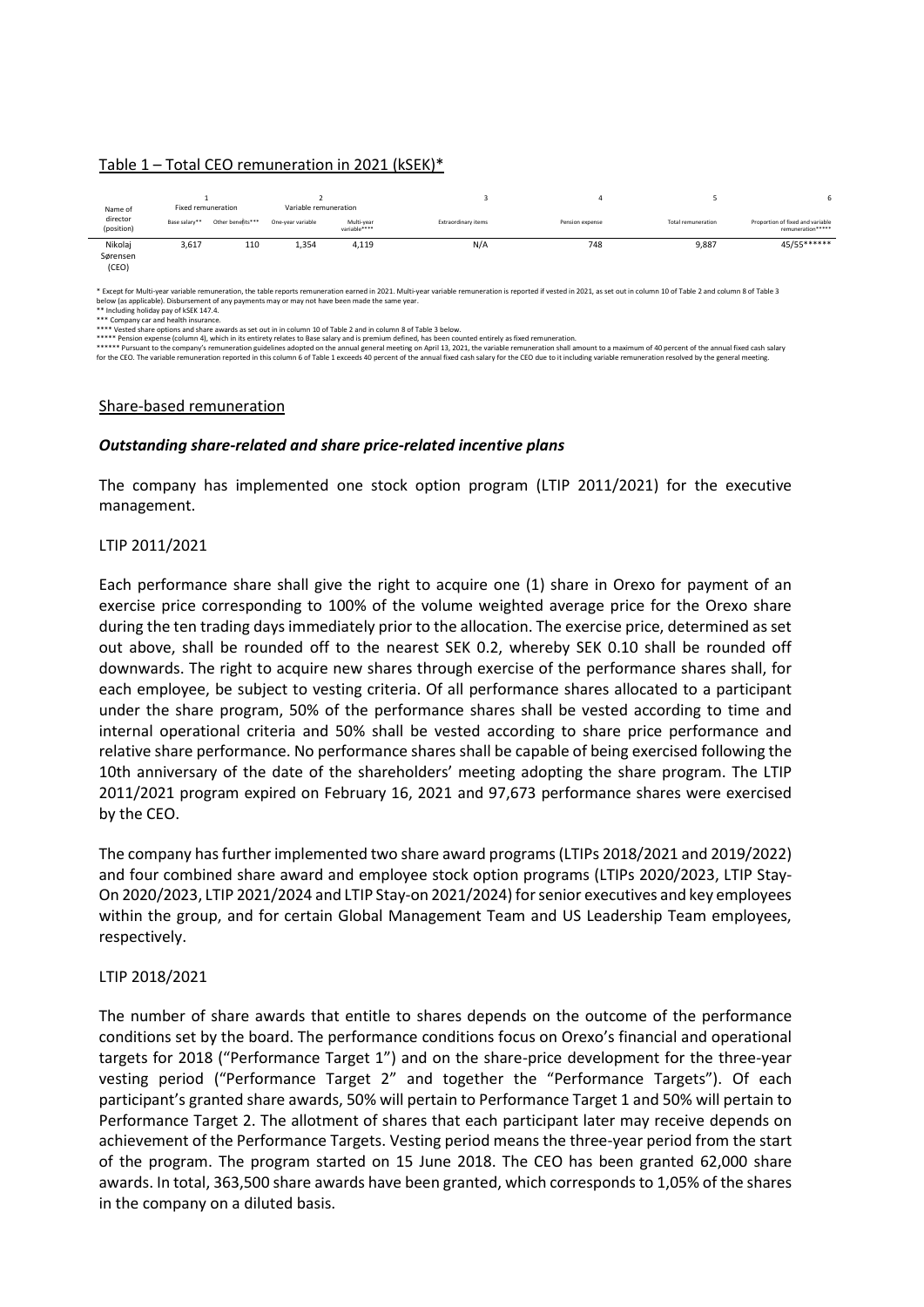# LTIP 2019/2022

The number of share awards that entitle to shares depends on the outcome of the performance conditions set by the board. In addition to the condition that the holder is still employed by the Orexo group ("Performance Target 1"), the performance conditions focus on Orexo's financial and operational targets for 2019 ("Performance Target 2") and on the share-price development for the three-year vesting period ("Performance Target 3" and together the "Performance Targets"). Of each participant's granted share awards, 20% will pertain to Performance Target 1, up to 40% will pertain to Performance Target 2 and up to 40% will pertain to Performance Target 3. The allotment of shares that each participant later may receive depends on achievement of the Performance Targets. Vesting period means the three-year period from the start of the program. The program started on 15 June 2019. The CEO has been granted 25,800 share awards. In total, 228,750 share awards have been granted, which corresponds to 0,66% of the shares in the company on a diluted basis.

# LTIP 2020/2023

The number of share awards and employee stock options that entitle to shares depends on the outcome of the performance conditions set by the board. The performance conditions focus on the holder still being employed by the Orexo group ("Performance Target 1") and on Orexo's financial and operational targets for 2020 ("Performance Target 2" and together the "Performance Targets"). Of each participant's granted share awards, approximately 33% (one third) will pertain to Performance Target 1 and up to approximately 67% (two thirds) will pertain to Performance Target 2. Of each Participant's granted employee stock options, 100% will pertain to Performance Target 1, meaning that no Employee stock options will vest unless the performance target is met. The allotment of shares that each participant later may receive depends on achievement of the Performance Targets. Vesting period means the three-year period from the award date. The program started on 8 June 2020. The CEO has been granted 23,030 share awards and 48,030 employee stock options. In total, 199,364 share awards and 447,448 employee stock options have been granted, which corresponds to 1,86% of the shares in the company on a diluted basis.

#### LTIP Stay-on 2020/2023

Qualification for participation in the program is conditional upon the participant (i) keeping shares from allocations in any of Orexo's implemented LTIPs between 1 May 2020 and 31 July 2020 ("Optin 1"), or (ii) investing in new Orexo shares with part of or the entire annual cash bonus of the participant between 1 February 2021 and 30 April 2021 ("Opt-in 2").The number of share awards and employee stock options that entitle to shares depends on the outcome of the performance conditions set by the board. The performance conditions focus on the holder still being employed by the Orexo group ("Performance Target 1") and on Orexo's financial and operational targets for 2020 ("Performance Target 2" and together the "Performance Targets"). Of each participant's granted share awards, 50% will pertain to Performance Target 1 and 50% will pertain to Performance Target 2. Of each Participant's granted employee stock options, 100% will pertain to Performance Target 1, meaning that no employee stock options will vest unless the performance target is met. The allotment of shares that each participant later may receive depends on achievement of the Performance Targets. Vesting period means the three-year period from the award date. The part of the program relating to Opt-in 1 may not start later than 31 August 2020 and consequently end no later than on 31 August 2023. The part of the program relating to Opt-in 2 may not start later than 31 May 2021 and consequently end no later than on 31 May 2024. The CEO has been granted 4,230 share awards and 4,230 employee stock options. In total, 13,409 share awards and 13,409 employee stock options have been granted, which corresponds to 0,08% of the shares in the company on a diluted basis.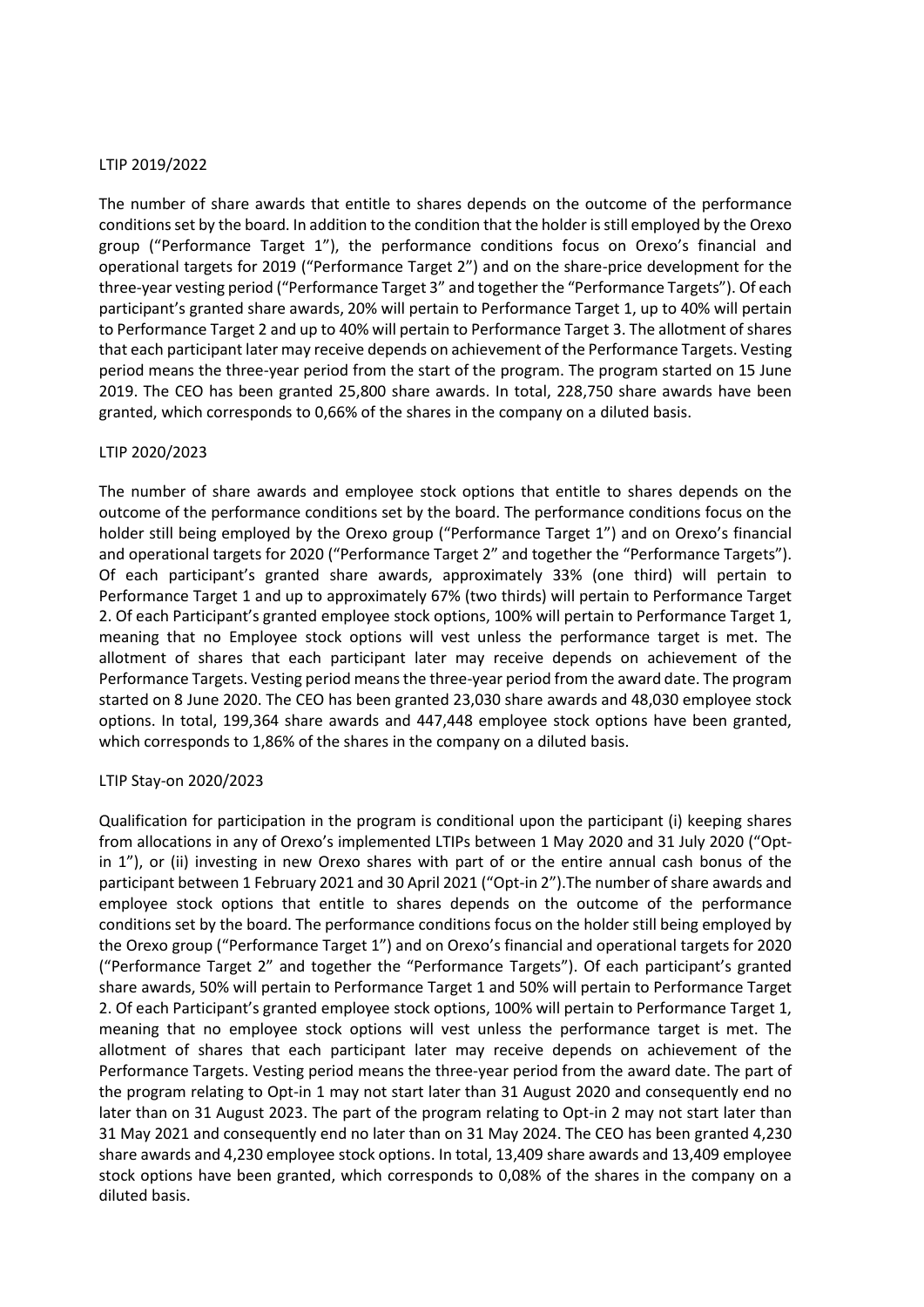## LTIP 2021/2024

The number of share awards and employee stock options that entitle to shares depends on the outcome of the performance conditions set by the board. The performance conditions focus on the holder still being employed by the Orexo group ("Performance Target 1") and on Orexo's financial and operational targets for 2021 ("Performance Target 2" and together the "Performance Targets"). Of each participant's granted share awards, approximately 33% (one third) will pertain to Performance Target 1 and up to approximately 67% (two thirds) will pertain to Performance Target 2. Of each Participant's granted employee stock options, 100% will pertain to Performance Target 1, meaning that no Employee stock options will vest unless the performance target is met. The allotment of shares that each participant later may receive depends on achievement of the Performance Targets. Vesting period means the three-year period from the award date. The program started on 15 June 2021. The CEO has been granted 28,800 share awards and 67,300 employee stock options. In total, 284,770 share awards and 664,180 employee stock options have been granted, which corresponds to 2,7% of the shares in the company on a diluted basis.

#### LTIP Stay-on 2021/2024

Qualification for participation in the program is conditional upon the participant (i) keeping shares from allocations in any of Orexo's implemented LTIPs between 1 May 2021 and 31 July 2021 ("Optin 1"), or (ii) investing in new Orexo shares with part of or the entire annual cash bonus of the participant between 1 February 2022 and 30 April 2022 ("Opt-in 2").The number of share awards and employee stock options that entitle to shares depends on the outcome of the performance conditions set by the board. The performance conditions focus on the holder still being employed by the Orexo group ("Performance Target 1") and on Orexo's financial and operational targets for 2021 ("Performance Target 2" and together the "Performance Targets"). Of each participant's granted share awards, 50% will pertain to Performance Target 1 and 50% will pertain to Performance Target 2. Of each Participant's granted employee stock options, 100% will pertain to Performance Target 1, meaning that no employee stock options will vest unless the performance target is met. The allotment of shares that each participant later may receive depends on achievement of the Performance Targets. Vesting period means the three-year period from the award date. The part of the program relating to Opt-in 1 may not start later than 31 August 2021 and consequently end no later than on 31 August 2024. The part of the program relating to Opt-in 2 may not start later than 31 May 2022 and consequently end no later than on 31 May 2025. The CEO has been granted 0 share awards and 0 employee stock options. In total, 3,037 share awards and 3,037 employee stock options have been granted, which corresponds to 0,02% of the shares in the company on a diluted basis.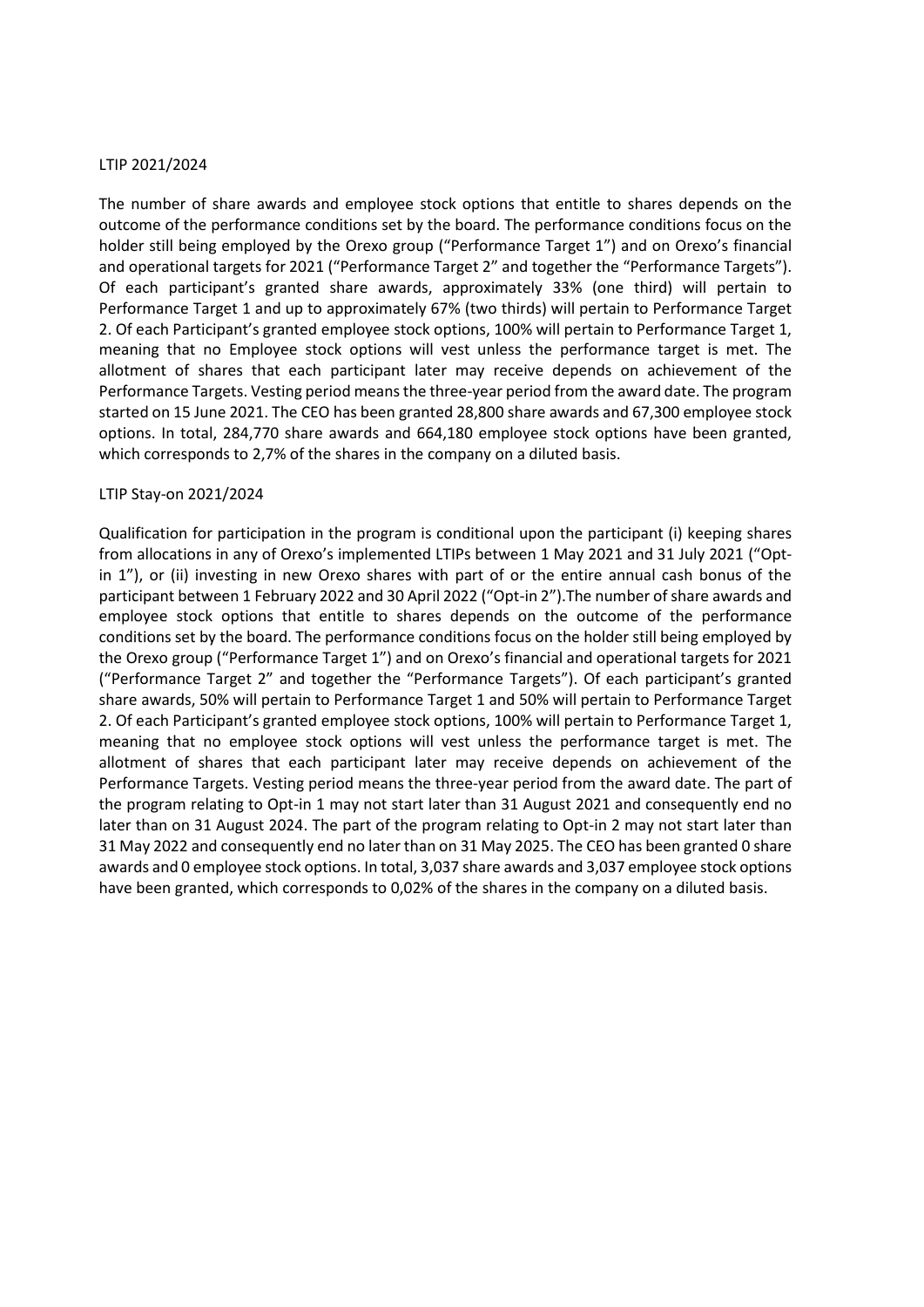## *Table 2 – Share option plans (CEO)*

|                                |                                           |                                         |                            | Information regarding the reported financial year* |                                 |                                 |                                           |                                                                     |                               |                               |                                                               |                                                |                                                       |
|--------------------------------|-------------------------------------------|-----------------------------------------|----------------------------|----------------------------------------------------|---------------------------------|---------------------------------|-------------------------------------------|---------------------------------------------------------------------|-------------------------------|-------------------------------|---------------------------------------------------------------|------------------------------------------------|-------------------------------------------------------|
|                                | The main conditions of share option plans |                                         |                            |                                                    |                                 | Opening<br>balance              | During the year                           |                                                                     |                               | Closing balance               |                                                               |                                                |                                                       |
| Name of director<br>(position) | $\overline{1}$<br>Name of plan            | $\overline{2}$<br>Performance<br>period | $\mathbf{R}$<br>Award date | $\Lambda$<br>Vesting date                          | 5<br>End of retention<br>period | 6<br>Exercise period            | $\overline{7}$<br>Exercise price<br>(SEK) | $\mathbf{\hat{z}}$<br>Share options<br>held at beginning<br>of year | 9<br>Share options<br>awarded | 10<br>Share options<br>vested | 11<br>Share options<br>subject to<br>performance<br>condition | 12<br>Share options<br>awarded and<br>unvested | 13<br>Share options<br>subject to<br>retention period |
| Nikolaj<br>Sørensen<br>(CEO)   | LTIP<br>2011/2021                         | 2011-2021                               | 2011-10-17                 | 2016-10-17                                         | 2021-02-16                      | 2016-10-17<br>$-2021-02-$<br>16 | 29.0                                      | 97,763                                                              | 0                             | 97,763***                     | 0                                                             | $\Omega$                                       | $\Omega$                                              |
|                                | LTIP<br>2011/2021                         | 2011-2021                               | 2013-05-03                 | 2018-05-03                                         | 2021-02-16                      | 2018-05-03<br>$-2021-02-$<br>16 | 51.2                                      | 97,860                                                              | 0                             | 97,860****                    | 0                                                             | $\Omega$                                       | $\mathbf 0$                                           |
|                                | LTIP<br>2020/2023                         | 2020-2023                               | 2020-06-08                 | 2023-06-08                                         | 2023-06-29                      | 2023-06-08<br>$-2023-06-$<br>29 | 78.61                                     | 43,800                                                              | 0                             | $\mathbf 0$                   | 43,800                                                        | 43,800                                         | 43,800                                                |
|                                | <b>LTIP Stay</b><br>on<br>2020/2023       | 2020-2023                               | 2020-08-03                 | 2023-08-03                                         | 2024-08-31                      | 2024-08-03<br>$-2024-08-$<br>31 | 55.9                                      | 4,230                                                               | 0                             | $\mathbf 0$                   | 4,230                                                         | 4,230                                          | 4,230                                                 |
|                                | LTIP<br>2021/2024                         | 2021-2024                               | 2021-06-15                 | 2024-06-15                                         | 2024-06-15                      | 2024-06-15                      | 45.3                                      | $\mathbf 0$                                                         | 67,300 **                     | $\mathbf 0$                   | 67,300                                                        | 67,300                                         | 67,300                                                |
| Total                          |                                           |                                         |                            |                                                    |                                 |                                 |                                           | 243,653                                                             | 67,300                        | 195,623                       | 115,330                                                       | 115,330                                        | 115,330                                               |

\* In 2021, 97,763 options were exercised regarding LTIP 2011/2021, where the CEO holds 97,763 options. In LTIP 2021/2024, the CEO was awarded 67,300 options in 2021.

\*\* The aggregate market value of the underlying shares at the time of the award is SEK 2,685,270 and the aggregate exercise price is SEK 3,048,690 for LTIP 2021/2024.

\*\*\* The aggregate market value of the underlying shares at the time of the exercise is SEK 4,956,854 and the aggregate exercise price (strike price) is SEK 2,835,127 for LTIP 2011/2021. \*\*\*\* Options not exercised due to market share price exceeds exercise price

# *Table 3 – Share award plans (CEO)*

|                                |                                          |                                      |                 |                               |                              |                                                   | Information regarding the reported financial year* |             |                                                          |                                              |                                             |  |
|--------------------------------|------------------------------------------|--------------------------------------|-----------------|-------------------------------|------------------------------|---------------------------------------------------|----------------------------------------------------|-------------|----------------------------------------------------------|----------------------------------------------|---------------------------------------------|--|
|                                | The main conditions of share award plans |                                      |                 |                               |                              | Opening<br>balance                                | During the year                                    |             |                                                          | Closing balance                              |                                             |  |
| Name of director<br>(position) | $\mathbf{1}$<br>Name of plan             | $\overline{2}$<br>Performance period | В<br>Award date | $\mathfrak q$<br>Vesting date | 5<br>End of retention period | 6<br>Share awards<br>held at beginning<br>of year | $\overline{7}$<br>Awarded                          | 8<br>Vested | $\overline{9}$<br>Subject to<br>performance<br>condition | 10<br>Awarded and<br>unvested at year<br>end | 11<br>Shares subject to<br>retention period |  |
|                                | LTIP 2018/2021                           | 2018-2021                            | 2018-06-15      | 2021-06-14                    | 2021-06-14                   | 62,000                                            | 0                                                  | 41,230**    | $\mathbf 0$                                              | $\mathbf 0$                                  | 0                                           |  |
| Nikolaj<br>Sørensen<br>(CEO)   | LTIP 2019/2022                           | 2019-2022                            | 2019-06-15      | 2022-06-15                    | 2022-06-15                   | 25,800                                            | 0                                                  | 0           | 25,800                                                   | 25,800                                       | 25,800                                      |  |
|                                | LTIP 2020/2023                           | 2020-2023                            | 2020-06-08      | 2023-06-08                    | 2023-06-29                   | 18,800                                            | 0                                                  | 0           | 18,800                                                   | 18,800                                       | 18,800                                      |  |
|                                | LTIP Stay on<br>2020/2023                | 2020-2023                            | 2020-08-03      | 2024-08-03                    | 2024-08-03                   | 4,230                                             | 0                                                  | 0           | 4,230                                                    | 4,230                                        | 4,230                                       |  |
|                                | LTIP 2021/2024                           | 2021-2024                            | 2021-06-15      | 2024-06-15                    | 2024-06-15                   | 0                                                 | 28,800***                                          | 0           | 28,800                                                   | 28,800                                       | 28,800                                      |  |
| <b>Total</b>                   |                                          |                                      |                 |                               |                              | 110,830                                           | 28,800                                             | 41,230      | 77,630                                                   | 77,630                                       | 77,630                                      |  |

\* In 2021, LTIP 2018/2021 vested, whereupon shares (41,230) were transferred to the CEO. No changes occurred regarding LTIP 2019/2022, where the CEO holds 25,800 share awards. No changes occurred regarding LTIP 2020/2023, where the CEO holds 25,800 share awards. In LTIP 2021/2024, the CEO was awarded 28,800 share awards in 2021. Not all share<br>awards were vested due to the outcome of the performa

\*\* Value: SEK 1,911,423 calculated as the market price per share at vesting (SEK 46.36) multiplied by the number of awards (41,230) for LTIP 2018/2021.<br>\*\*\* Value: SEK 1,149,120 calculated as the market price per share at t calculated as the market price per share at the time of award (SEK 56.40) multiplied by the number of awards (4,230) for LTIP Stay-on 2020/2023.

#### Application of performance criteria

The performance measures for the CEO's variable remuneration have been selected to deliver the company's strategy and to encourage behaviour which is in the long-term interest of the company. In the selection of performance measures, the strategic objectives and short-term and long-term business priorities defined and measured in the Business Scorecard for 2021 have been taken into account. The non-financial performance measures further contribute to alignment with sustainability as well as the company values.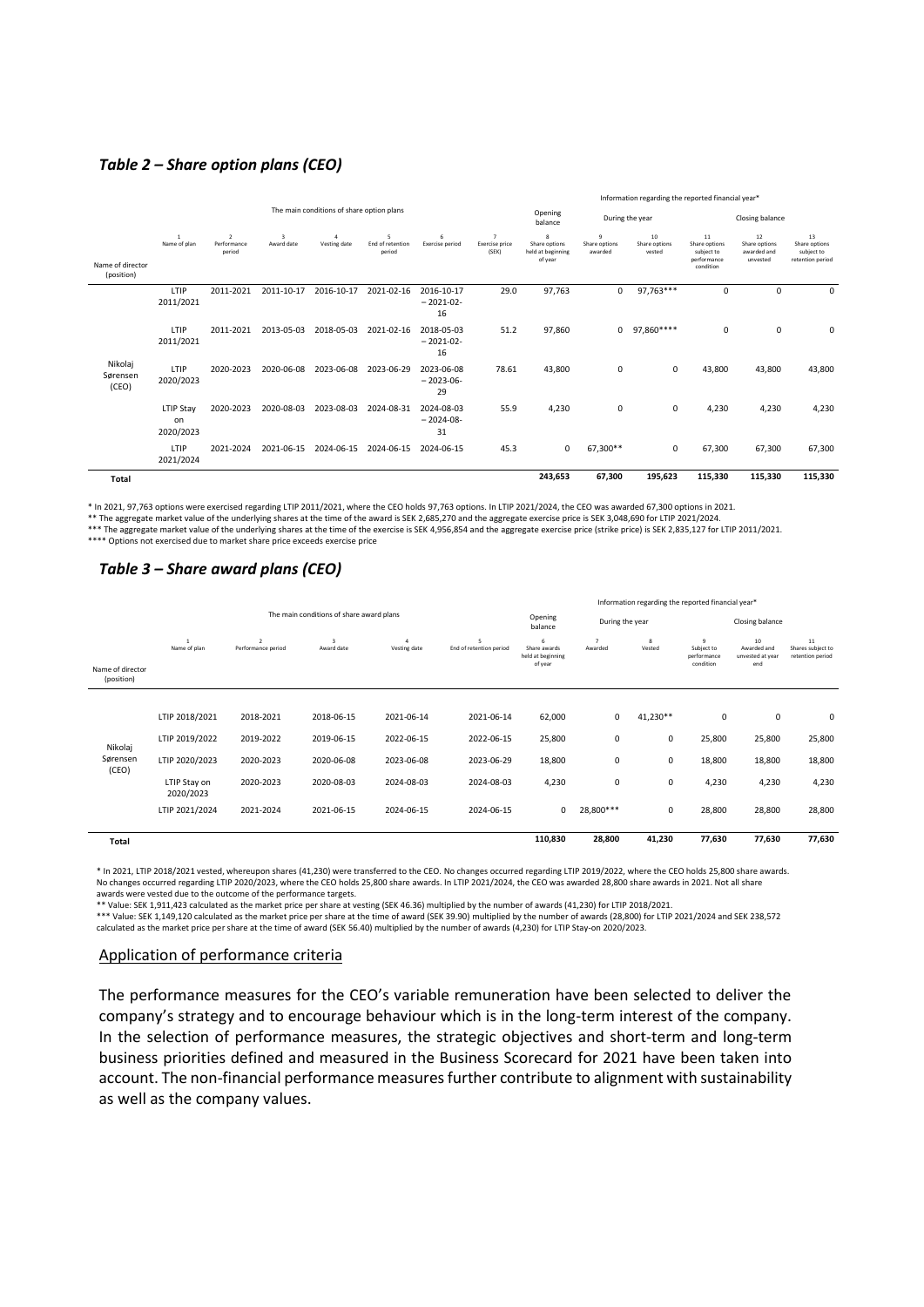| Name of<br>director<br>(position) | Description of the criteria related to the remuneration component                                                           | Relative weighting of the performance criteria | a) Measured performance and<br>b) actual award/remuneration outcome |
|-----------------------------------|-----------------------------------------------------------------------------------------------------------------------------|------------------------------------------------|---------------------------------------------------------------------|
| Nikolaj                           | Finance Goals                                                                                                               | 40%                                            | a) 100 %<br>b) kSEK 541.6                                           |
|                                   | Business Processes - Initiatives with defined targets                                                                       | 30%                                            | a) 100 %<br>b) kSEK 406.2                                           |
| Sørensen<br>(CEO)                 | Customers & Society - Defined targets regarding Zubsolv<br>and DTx                                                          | 20%                                            | a) 95 %<br>b) kSEK 270.8                                            |
|                                   | People & Organization - Number and severity of<br>compliance issues and staff engagement score in annual<br>employee survey | 10%                                            | a) 100 %<br>b) kSEK 135.4                                           |

# *Table 4(a) - Performance of the CEO in the reported financial year: variable cash remuneration\**

\*Based on the company's Balanced Scorecard for 2020.

i.

# *Table 4(b) - Performance of the CEO in the reported financial year: share-based incentives*

| Name of<br>director<br>(position) | Name of plan                              | $\mathbf 1$<br>Description of the criteria related to the<br>remuneration component                                                                                                                                                        | $\boldsymbol{2}$<br>Relative weighting of the performance<br>criteria | 3<br>a) Measured performance and<br>b) actual award/remuneration outcome |
|-----------------------------------|-------------------------------------------|--------------------------------------------------------------------------------------------------------------------------------------------------------------------------------------------------------------------------------------------|-----------------------------------------------------------------------|--------------------------------------------------------------------------|
|                                   | LTIP 2011/2021                            | Time-vested performance shares,<br>based on elapsed time since the<br>allotment                                                                                                                                                            | 50%                                                                   | a) 100 %<br>b) kSEK 948*                                                 |
|                                   |                                           | Share price-vested performance<br>shares,<br>Performance target 1,<br>Development of Orexo's share price<br>Performance target 2,<br>Fulfillment of the company's<br>operational performance and time                                      | 50%                                                                   | a) 77,5%<br>b) kSEK 1,220*                                               |
| Nikolaj                           | LTIP 2018/2021 - Share awards**           | Performance target 1,<br>Fulfilment of the financial and<br>operational<br>targets for the financial year 2020 as<br>established by the board of directors<br>and relates to<br>the company's key KPIs as per<br><b>Balanced Scorecard</b> | 50%                                                                   | a) 100 %<br>b) kSEK 1,466**                                              |
| Sørensen<br>(CEO)                 |                                           | Performance target 2,<br>Development of Orexo's share price<br>during the period from the 2018<br>Annual General Meeting to April 11,<br>2021                                                                                              | 50%                                                                   | a) 33 %<br>b) kSEK 484**                                                 |
|                                   |                                           | Performance target 1,<br>Being employed upon vesting                                                                                                                                                                                       | 33 %                                                                  | a) Achieved<br>b) $N/A***$                                               |
|                                   | LTIP 2021/2024 - Share awards**           | Performance target 2,<br>Fulfilment of the financial and<br>operational<br>targets for the financial year 2021 as<br>established by the board of directors<br>and relates to<br>the company's key KPIs as per<br><b>Balanced Scorecard</b> | 67%                                                                   | a) 64 %<br>b) $N/A***$                                                   |
|                                   | LTIP 2021/2024 - Employee stock options** | Performance target 1,<br>Being employed upon vesting                                                                                                                                                                                       | 100 %                                                                 | a) Achieved<br>b) $N/A***$                                               |

\* Total value is kSEK 2,169 for exercised 97,763 shares with an exercise price of SEK 29. The share price at the vesting amounted to SEK 51.20 with the benefit value amounting to SEK

22.20/share.<br>\*\* The total value is kSEK 1,950 for exercised 41,230 shares with an exercise price of SEK 47.30. The program includes both share rights and employee stock options, see the description<br>of the program under the